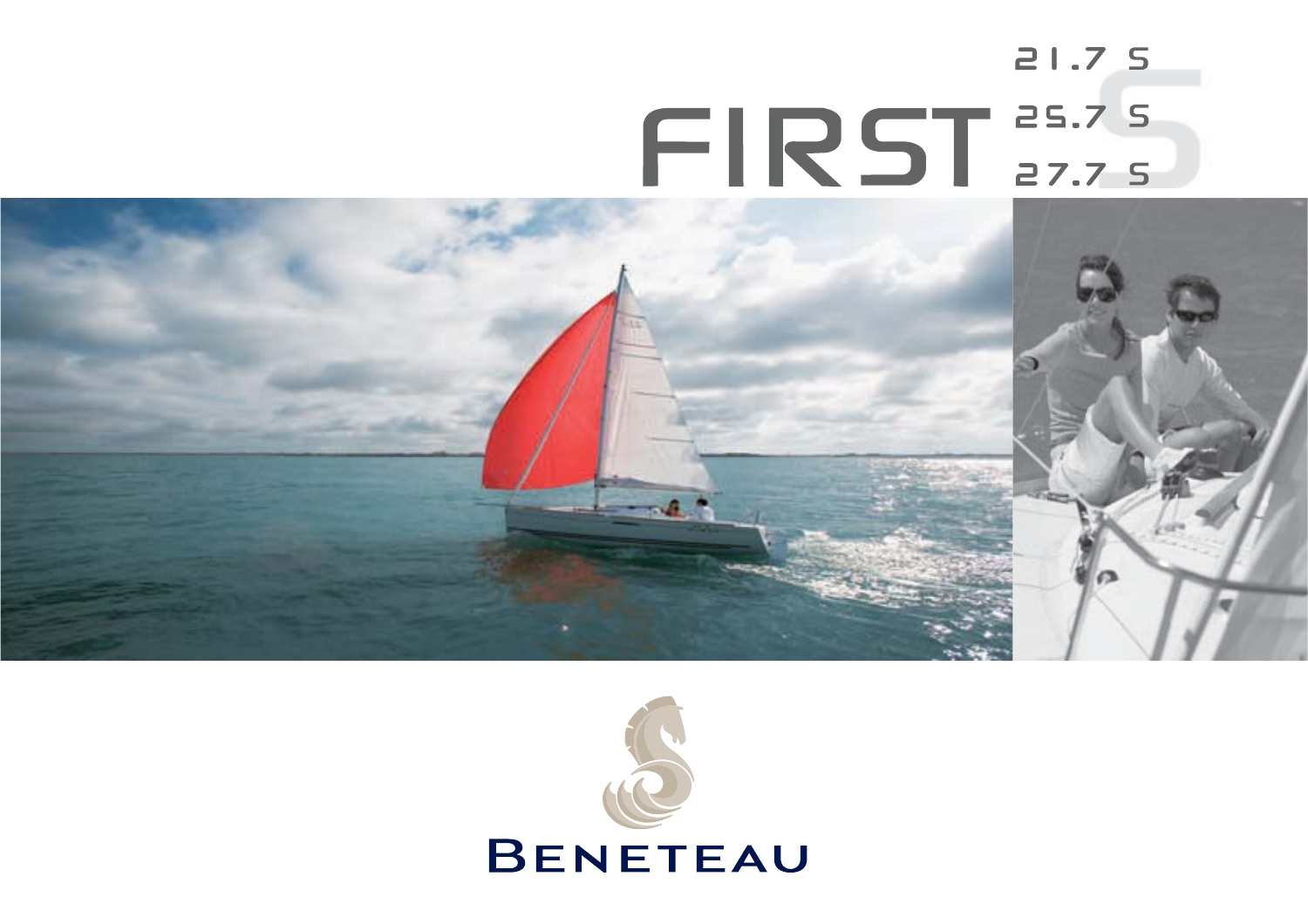# FIRST

BON SANG NE SAURAIT MENTIR : CES BENJAMINS DES FIRST SONT RACÉS COMME LEURS AÎNÉS. ET EN MÊME TEMPS TELLEMENT FACILES D'UTILISATION... POUR OFFRIR À TOUS LE MEILLEUR DES SENSATIONS DE LA CROISIÈRE CÔTIÈRE. ET LE PLAISIR INÉGALABLE DE RENTRER AU MOUILLAGE AVANT LES AUTRES...

GOOD BREEDING SHOWS - THESE YOUNGEST FIRST ARE SLEEK LIKE THEIR OLDER SIBLINGS. AND AT THE SAME TIME SO EASY TO USE. TO GIVE EVERYONE THE BEST FEELING WHEN COASTAL CRUISING. AND THE INCOMPARABLE PLEASURE OF GETTING BACK TO THE MOORING BEFORE ALL THE OTHERS..

BUON SANGUE NON MENTE: GLI ULTIMI NATI DELLA GAMMA FIRST SONO ELEGANTI COME I LORO PREDECESSORI E, AL TEMPO STESSO, COSÌ FACILI DA CONDURRE... PER OFFRIRE A TUTTI IL MEGLIO DELLA CROCIERA COSTIERA E L'IMPAREGGIABILE SODDISFAZIONE DI RIENTRARE IN PORTO PRIMA DEGLI ALTRI...

DIOS SANTO NO SABRÍAMOS MENTIRI: ESTOS BENJAMINES FIRST SON DE PURA RAZA COMO SUS MAYORES. Y AL MISMO TIEMPO TAN FÁCILES DE UTILIZAR. PARA OFRECER A TODOS LAS MEJORES SENSACIONES DEL CRUCERO COSTERO, Y EL PLACER INNEGABLE DE LLEGAR A LA ZONA DE FONDEO ANTES QUE LOS DEMÁS.

DER APFEL FÄLLT NICHT WEIT VOM STAMM. DIE KLEINEN FIRST SIND SO RASANT UND HANDLUNGSLEICHT WIE IHRE GROSSEN SCHWESTERN. SIE SIND FÜR KÜSTENTÖRNS BESTIMMT. MIT IHRER LEGENDÄREN GESCHWINDIGKEIT SCHLAGEN SIE ALLEN ANDEREN EIN SCHNIPPCHEN. SELBST IM HAFEN SIND SIE DIE ERSTEN.

#### 21.7 S 25.7 S 27.7 S



FINOT-CONO & ASSOCIÉS

#### HN NOUVEAU STYLE INTÉRIEUR ET TOUIDURS PLUS DE CONFORT

A NEW STYLE INTERIOR AND EVER GREATER COMFORT.

UN NUOVO STILE INTERNO ED UN COMFORT SEMPRE MAGGIORE.

> UN NUEVO ESTILO INTERIOR Y SIEMPRE CON MAS CONFORT

NEU GESTYLTES UNTERDECK UND NOCH MEHR KOMFORT.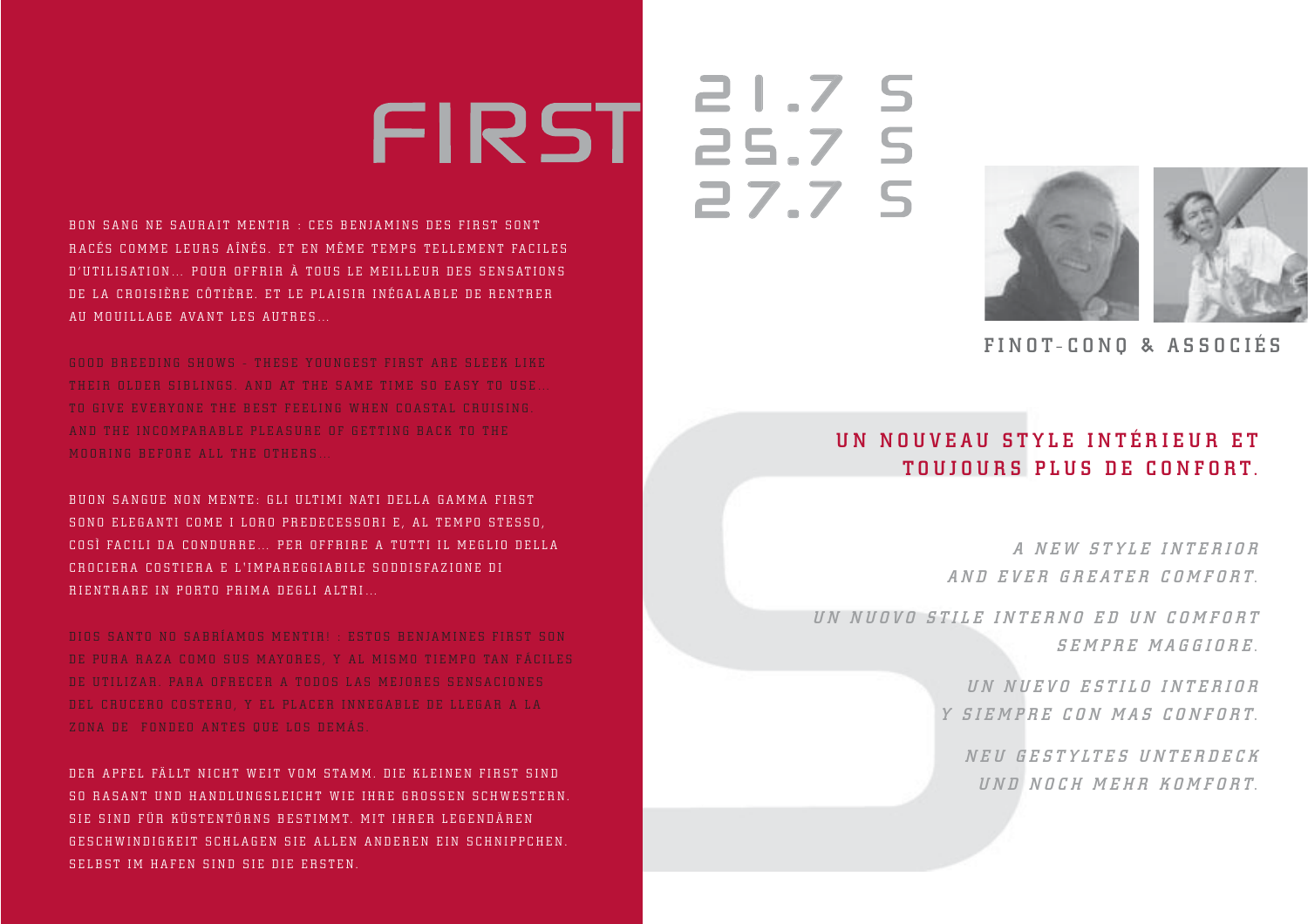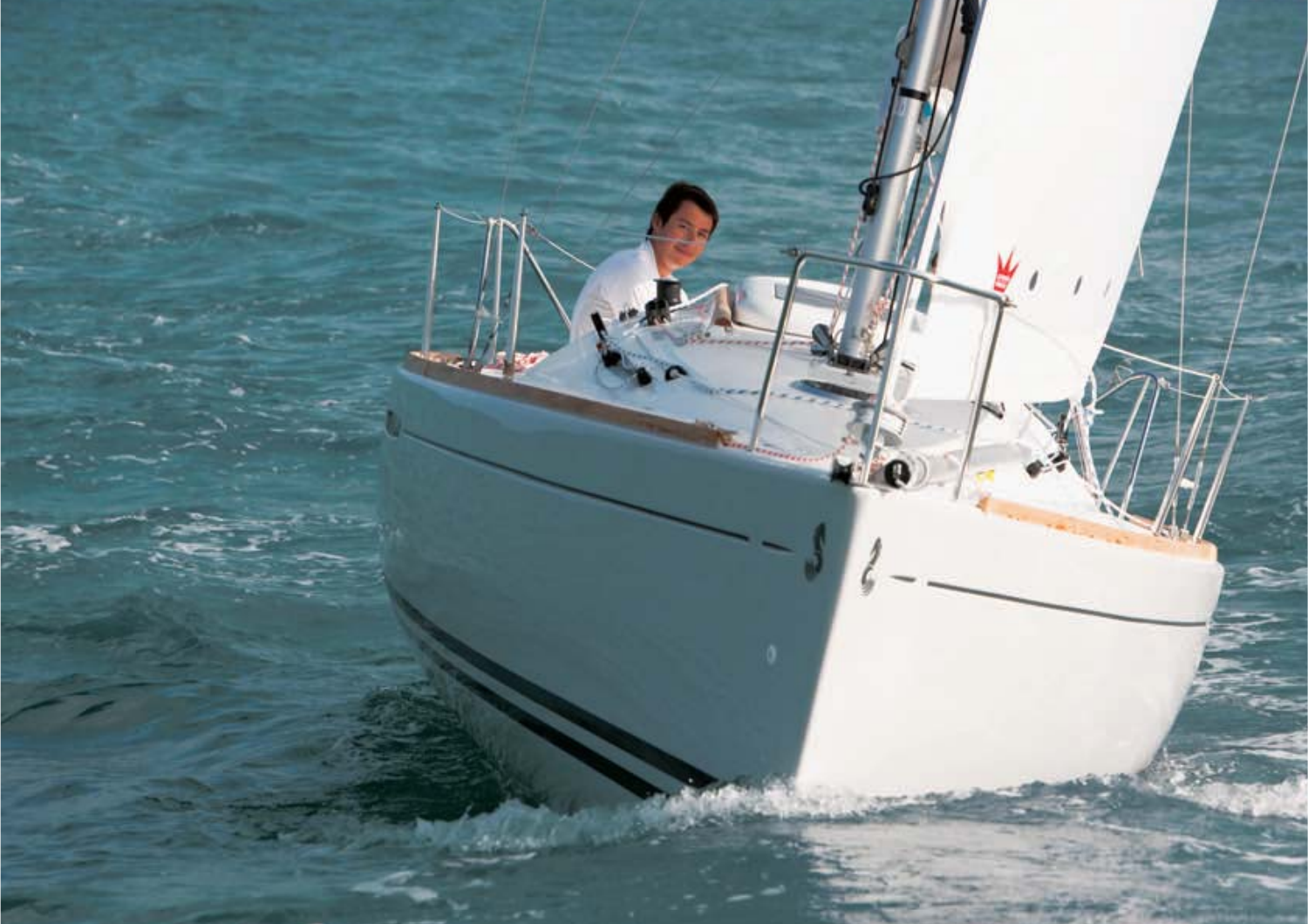





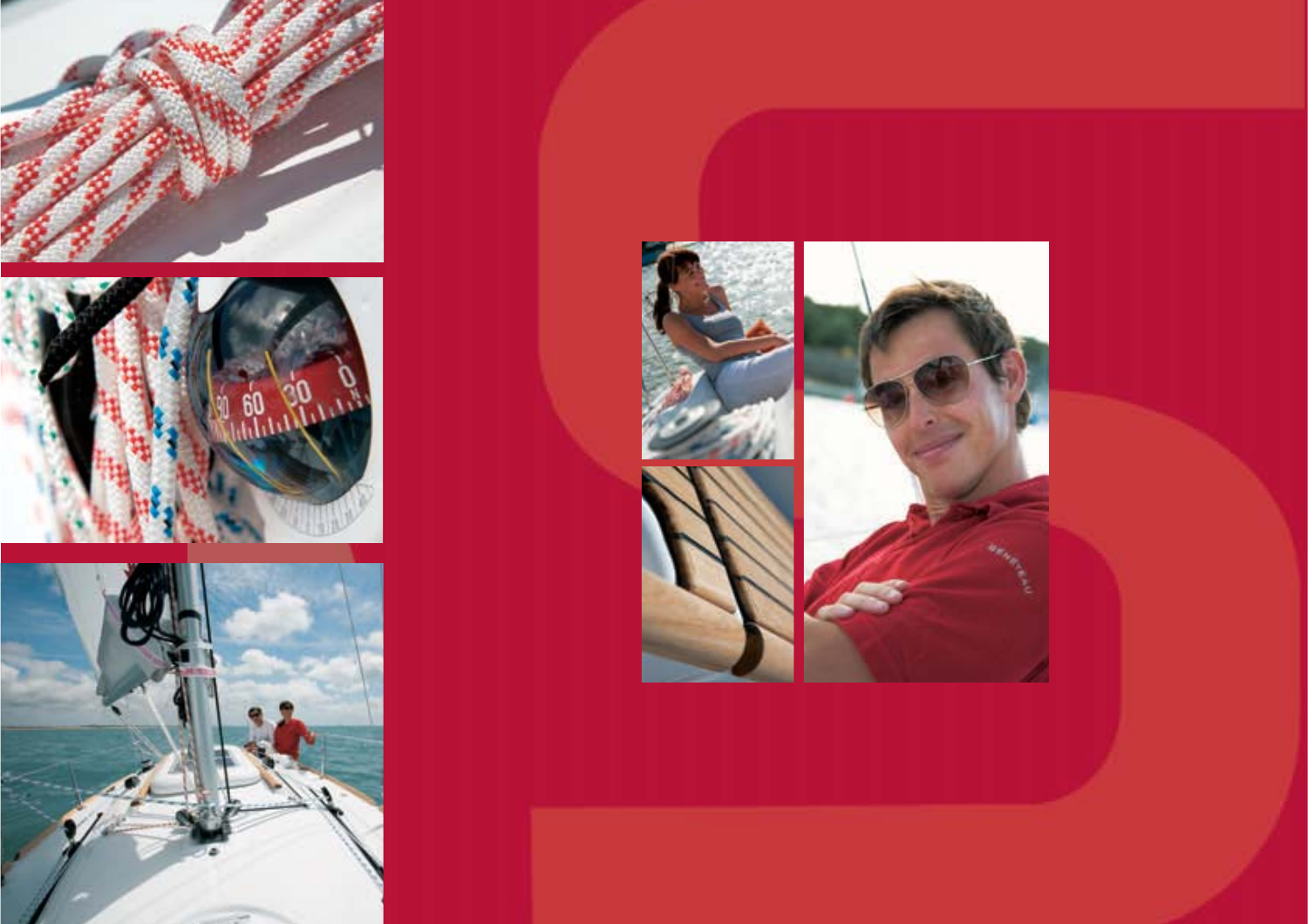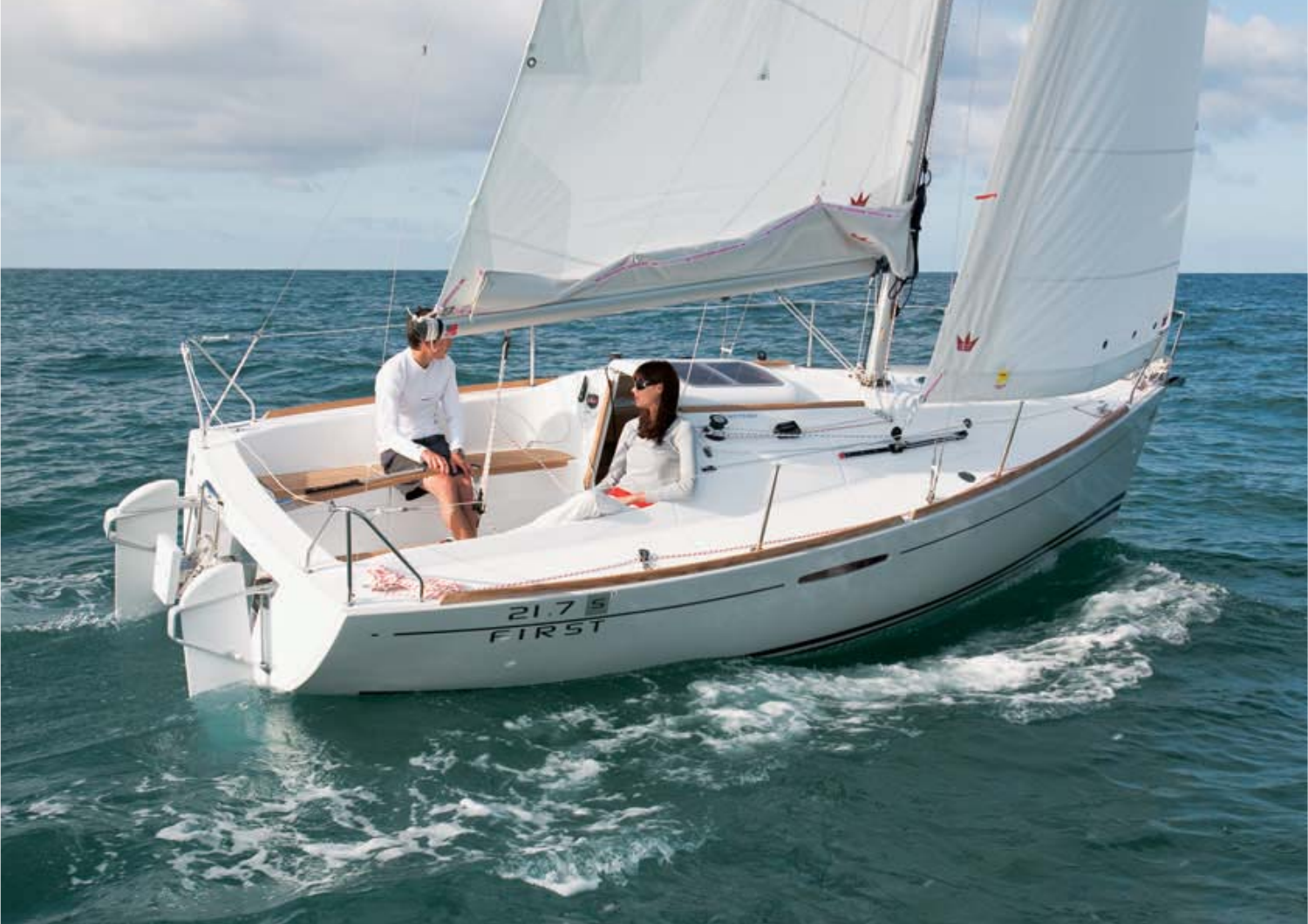## FIRST 21.7 S

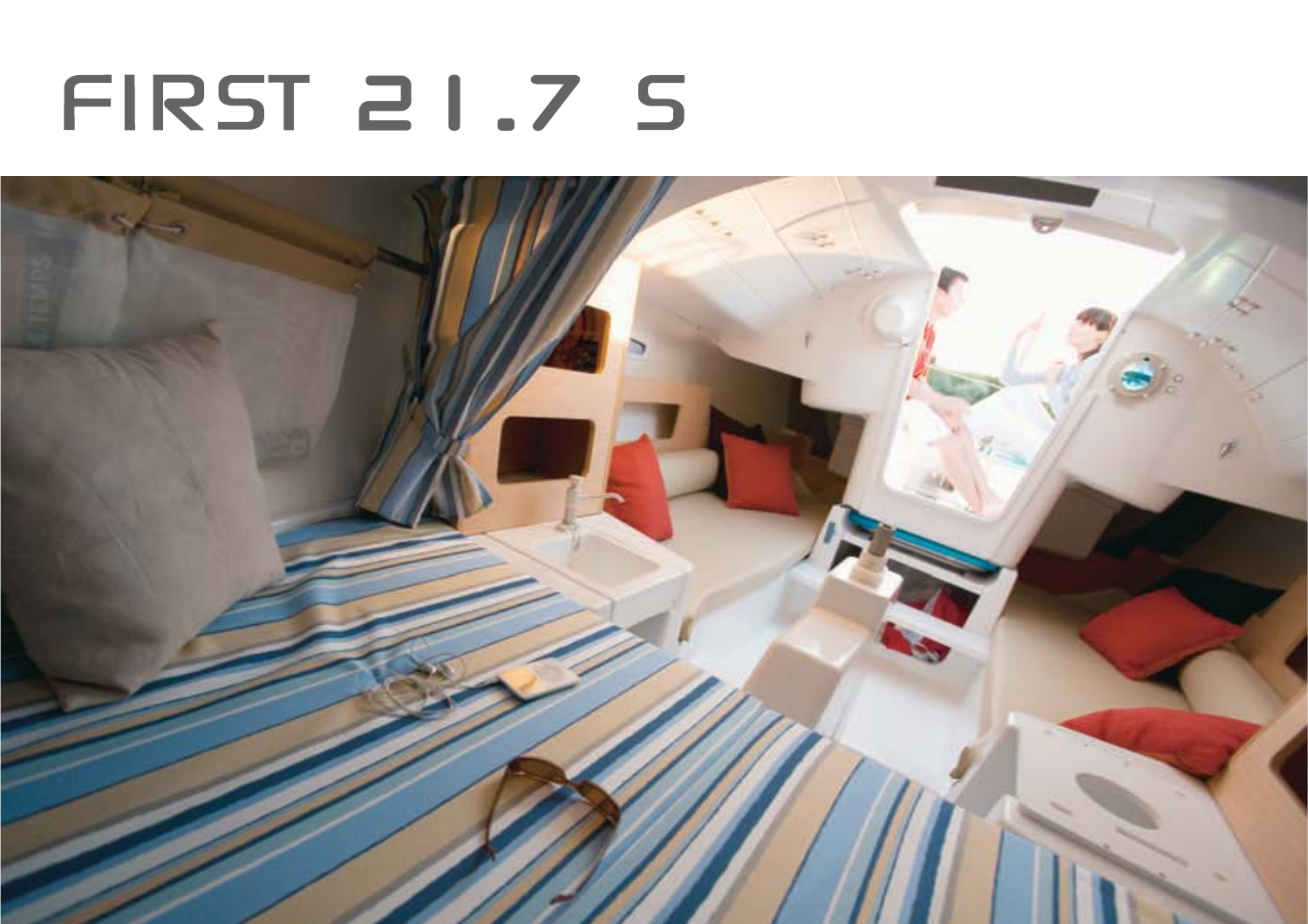